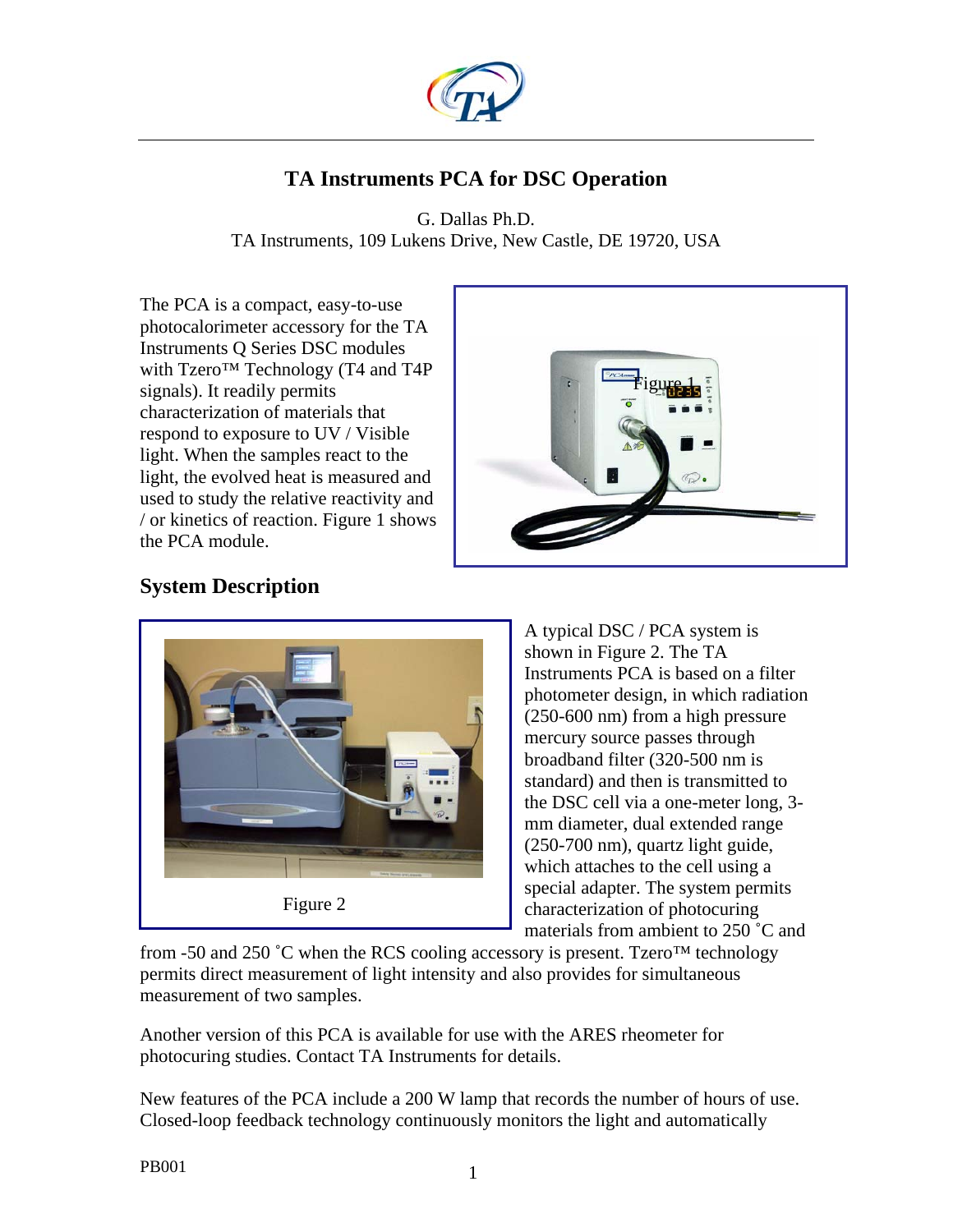makes adjustments to ensure the required output level is maintained for every cure reaction in a sequence of experiments. The broad spectral lamp output (250-600nm) and filter availability makes the PCA ideal for a wide range of applications. An optional radiometer is available for situations where it is desired to calibrate the filter photometer itself. Because of the special Tzero Technology features, which allow for direct measurement of intensity at the sample and reference positions, the use of the radiometer is typically not necessary in most DSC / PCA experiments The dual quartz light guides, if properly used, offer extended operational lifetime as well as the widest range of operational temperature (-50 to 250 ºC).

A summary of the features and user benefits of the PCA is supplied below.

| <b>Features</b>                                    | <b>Benefits</b>                                                |
|----------------------------------------------------|----------------------------------------------------------------|
| 200W lamp with $25W/cm2$ output                    | Broad range of applications                                    |
| Closed loop feedback technology                    | Maintains a constant output for<br>repeatable curing processes |
| Selectable filters (bandpass / cut-off)<br>filters | Customize wavelength to application                            |
| Dual Quartz light guides                           | Wide temperature range; extended lifetime                      |
| Low noise fan                                      | Quiet operation in workplace                                   |
| Electrical certification                           | Ready for worldwide use                                        |
| CE marked; certified to IEC,                       |                                                                |
| Canadian and US standards                          |                                                                |
| <b>PCA Specifications</b>                          |                                                                |
| Lamp                                               | High Pressure 200 W Mercury Vapor                              |
| Filters - bandpass                                 | $320 - 500$ nm (standard)                                      |
|                                                    | $250-450$ nm (optional)                                        |
| $Filters - cutoff$                                 | 390 nm (optional)                                              |
|                                                    | 490 nm (optional)                                              |
| <b>Panel Controls</b>                              | Power On / Off; Mode; Adjust Up/Down;                          |
|                                                    | Start / Stop; Lock / Unlock                                    |

Weight  $4.5 \text{ kg} (9.9 \text{ lbs})$ Warranty (ex lamp/light guide) One year

Start / Stop; Lock / Unlock Electrical Power 100-120 VAC / 200-240 VAC; 50 / 60 Hz Dimensions  $34 \text{ cm}$  (D)\*18cm(W)\*20 cm (H)

Note: Spent Hg lamps must be managed in accordance with Disposal Laws.

#### **Keywords**

DSC, PCA, Photocalorimeter, Filter Photometer, Cure

#### © COPYRIGHT 2006 TA INSTRUMENTS

### **TA INSTRUMENTS**

**United States**, 109 Lukens Drive, New Castle, DE 19720 • Phone: 1-302-427-4000 • Fax: 1-302-427-4001 E-mail: info@tainstruments.com